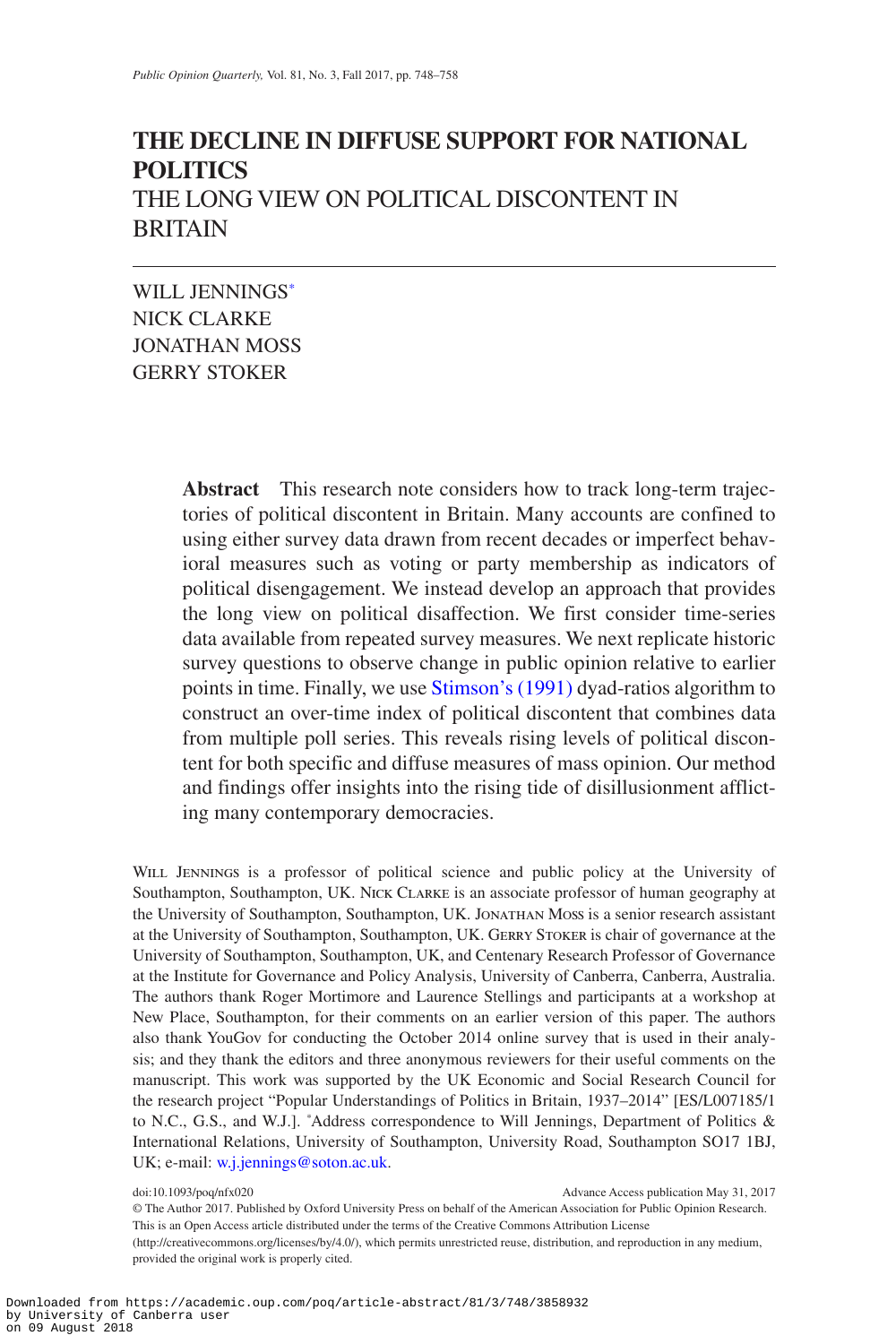Many claim that contemporary politics is afflicted by a rising tide of political disaffection reflected in negative attitudes toward mainstream politicians and institutions and the rise of electoral support for unconventional or populist candidates and parties ([Nye, Zelikow, and King 1997](#page-10-1); [Pharr and Putnam 2000;](#page-10-2) [Torcal](#page-10-3) [and Montero 2006](#page-10-3)). The underlying concern is that discontent may make it more difficult for governments to act effectively [\(Hetherington 2006](#page-9-0); [Hetherington](#page-9-1) [and Rudolph 2015\)](#page-9-1). Others argue, in contrast, that a degree of distrust of government and politics is healthy in a democracy [\(Rosanvallon 2008](#page-10-4)), or that political discontent is not on the rise and that public opinion is characterized by trendless fluctuation rather than clear decline [\(Norris 2011](#page-10-5); [Merkel 2014](#page-9-2)).

A conceptual starting point is David [Easton's \(1965\)](#page-9-3) well-known distinction between specific and diffuse support for political systems. The former concerns support for the government of the day, its leaders, and its policies. The latter refers to support for the basic political arrangements of politics and democracy. Trends in diffuse support are the primary focus of our attention. Are we witnessing a level of disillusionment with mainstream politics that is unremarkable and within the bounds of the "normal," or are we seeing evidence of sustained decline in diffuse support?

Taking a long view of public opinion, however, is not straightforward. Evidence used on either side of the debate to assess trends in the disaffection of citizens with politics is complicated by the limited time frame of the data available. [Pharr and Putnam \(2000\)](#page-10-2) rely upon a small number of time points or data over just a couple of decades (waves of the World Values Survey during the period between 1981 and 1996). [Norris \(2011\)](#page-10-5) looks at trends in satisfaction with democracy back to the 1970s (based on data from the Eurobarometer survey from 1973 to 2009).

The puzzle of whether political disaffection has been on the rise is, therefore, confounded by the spottiness and sparseness of available data, in particular prior to the 1970s. Behavioral measures of political engagement, such as voting or party membership, have obvious limits as substitute indicators of political discontent (for example, does non-voting reflect discontent or satisfaction?). Even beyond this, the sorts of expressions of political discontent that have been the subject of survey research in different periods tend to reflect the prevailing concerns and circumstances of the time.

Tracking long-term trajectories of political disaffection in a way that overcomes such data limitations thus poses a substantial methodological challenge. This research note shows that we can address this challenge through use of trend data from repeated survey measures and contemporary replication of historic survey questions, combined with [Stimson's \(1991\)](#page-10-0) dyad-ratios algorithm, to draw out trends from a range of related survey questions. Our analysis draws on survey measures of British public attitudes as far back as 1944. Aside from the United States, Britain has more historical survey data pertaining to trust and disaffection than any other country and offers a prominent case for the rise of political discontent [\(Hay 2007](#page-9-4); [Stoker 2017](#page-10-6)).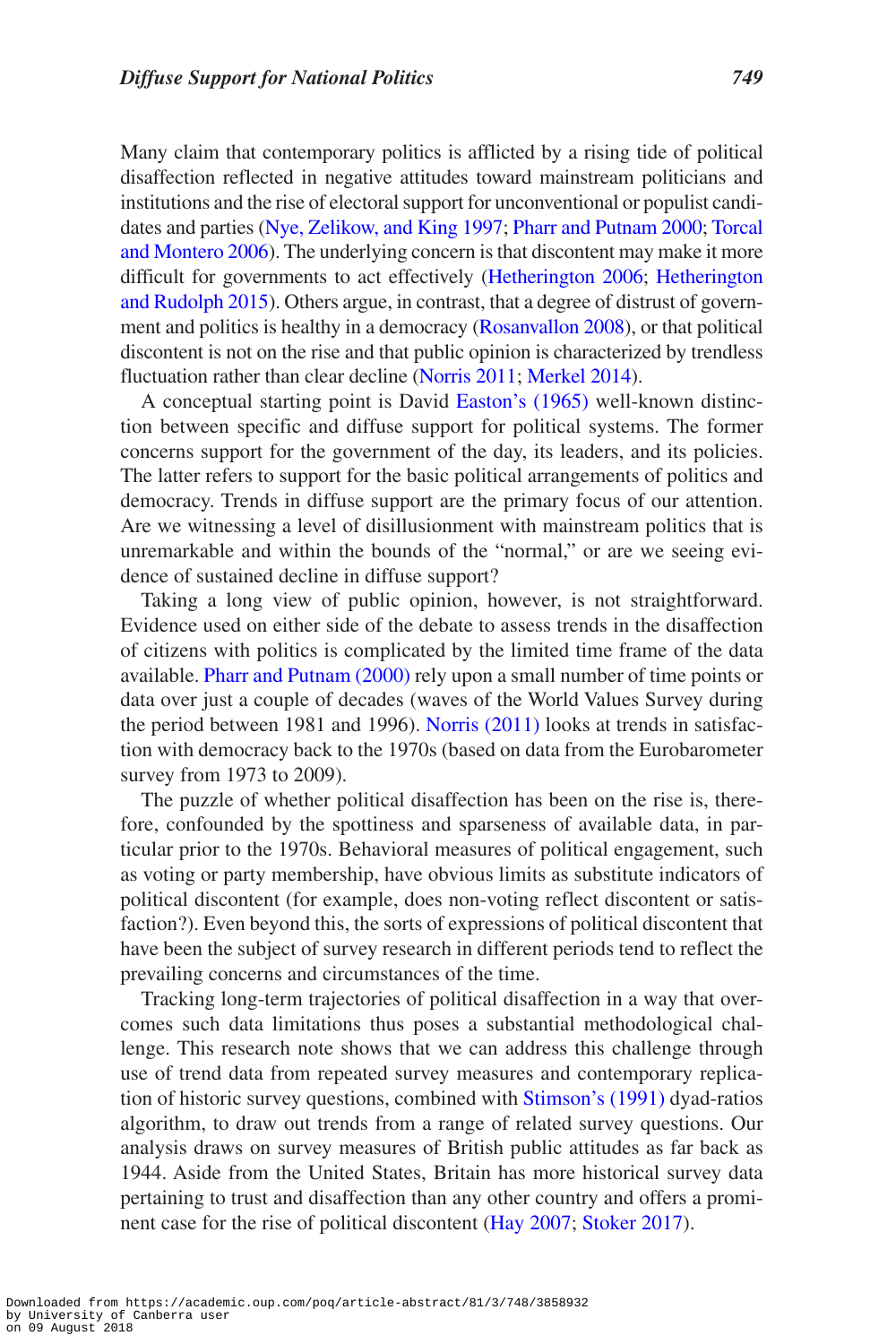### **Meeting the Challenge: First Steps**

A more long-term view on diffuse support in British politics can be derived from *trends* in survey questions that have been asked on regular occasions over an extended period. The most widely used measure of diffuse support is a question that has been asked in the British Social Attitudes (BSA) survey since 1986: "How much do you trust British governments of any party to place the needs of the nation above the interests of their own political party?" The percentage of respondents replying "almost never" (rather than "most of the time" or "almost always") is plotted in [figure 1.](#page-3-0) This reveals a steady decline in trust in government to set partisan interests aside in the wider public interest. Over roughly the same period, Ipsos MORI asked for a range of groups of people, including politicians generally, whether respondents "generally trust them to tell the truth or not." The percentage of respondents saying they do not trust politicians to tell the truth is also plotted in [figure 1](#page-3-0). Using this measure, the level of distrust is much higher, but the upward trend is much less pronounced.

This mixed picture shows how the chosen survey measure can shape understanding of long-term trends in the withdrawal of diffuse support. The time frame is also important. If 1983 or 1993 is taken as the starting point in the Ipsos MORI poll series, current levels of distrust appear to have returned to their equilibrium—after a slightly more optimistic period. If 1999 is instead taken as the benchmark, it appears as if there has been a steady erosion of trust in politicians.

An alternative to using trend data is to detect long-term shifts in public attitudes through contemporary replication of historic survey measures. By fielding questions asked at earlier points in time, it is possible to observe change (or stability) in public opinion.<sup>[1](#page-2-0)</sup> For example, in October 2014 we commissioned an online survey of 2,103 respondents by YouGov, which asked a question originally fielded by Gallup in July 1944 and again in August 1972: "Do you think that British politicians are out merely for themselves, for their party, or to do their best for their country?" The proportion of responses for each is plotted in [figure 2.](#page-3-1)

From observing public opinion on this question over an extended period, certain patterns become apparent. First, there is only a slight increase in the percentage of respondents viewing British politicians as self-seeking between 1944 and 1972 (increasing from 35 to 38 percent), but rather more of a fall in the number believing politicians are out to do the best for their country (from 36 to 28 percent). There is a much bigger shift, however, between 1972 and 2014 in the proportion seeing politicians as out for themselves (rising from

<span id="page-2-0"></span><sup>1.</sup> One possible constraint on this strategy is the degree to which questions are context or time specific. A further limitation is the extent to which point estimates derived from surveys using different methodologies are directly comparable, though these can provide important information on the direction and approximate degree of change.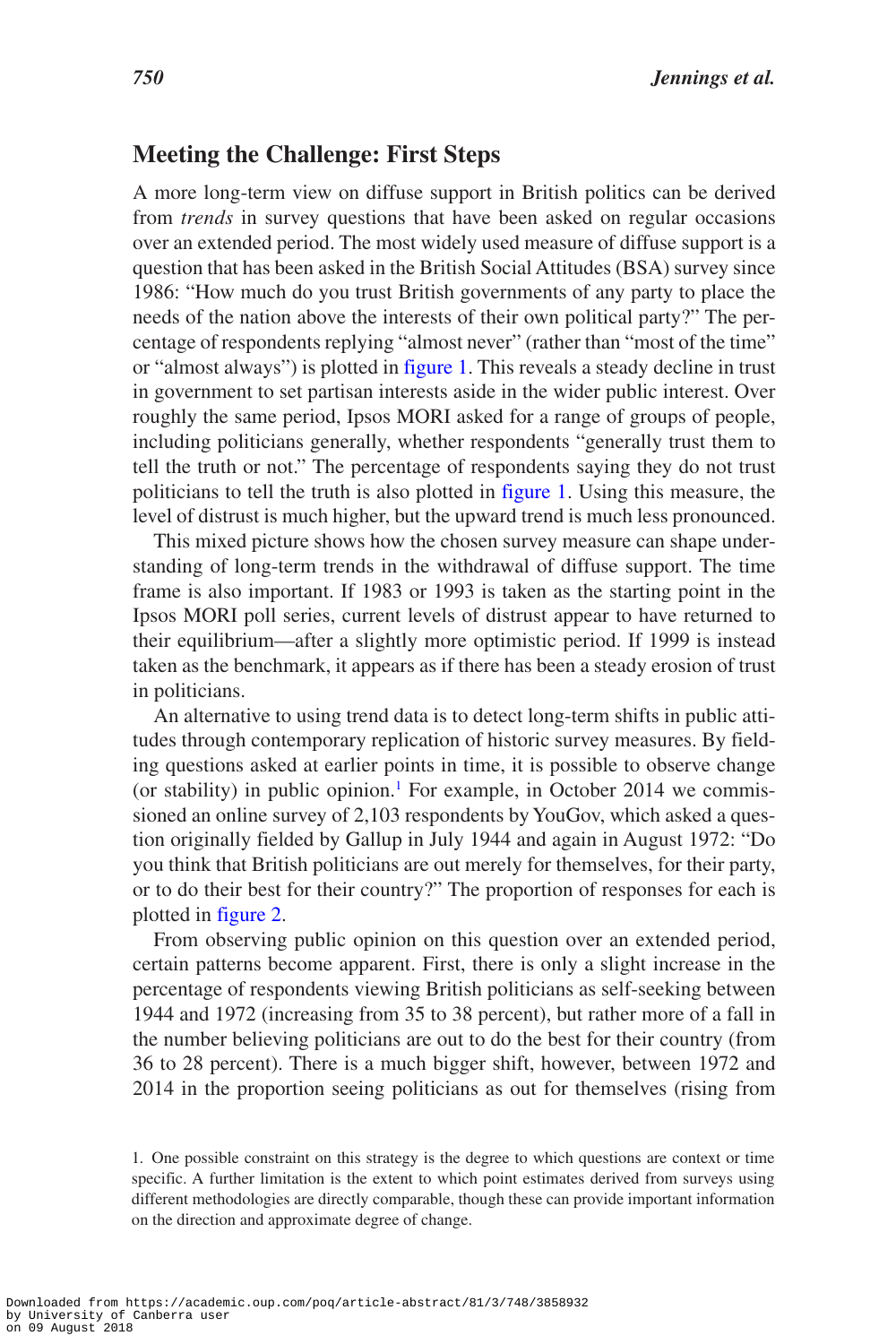

<span id="page-3-0"></span>**Figure 1. Distrust in British Government and Politicians, 1983–2015.**



<span id="page-3-1"></span>**Figure 2. British Politicians Out for Themselves, Their Party, or Their Country, 1944–2014.**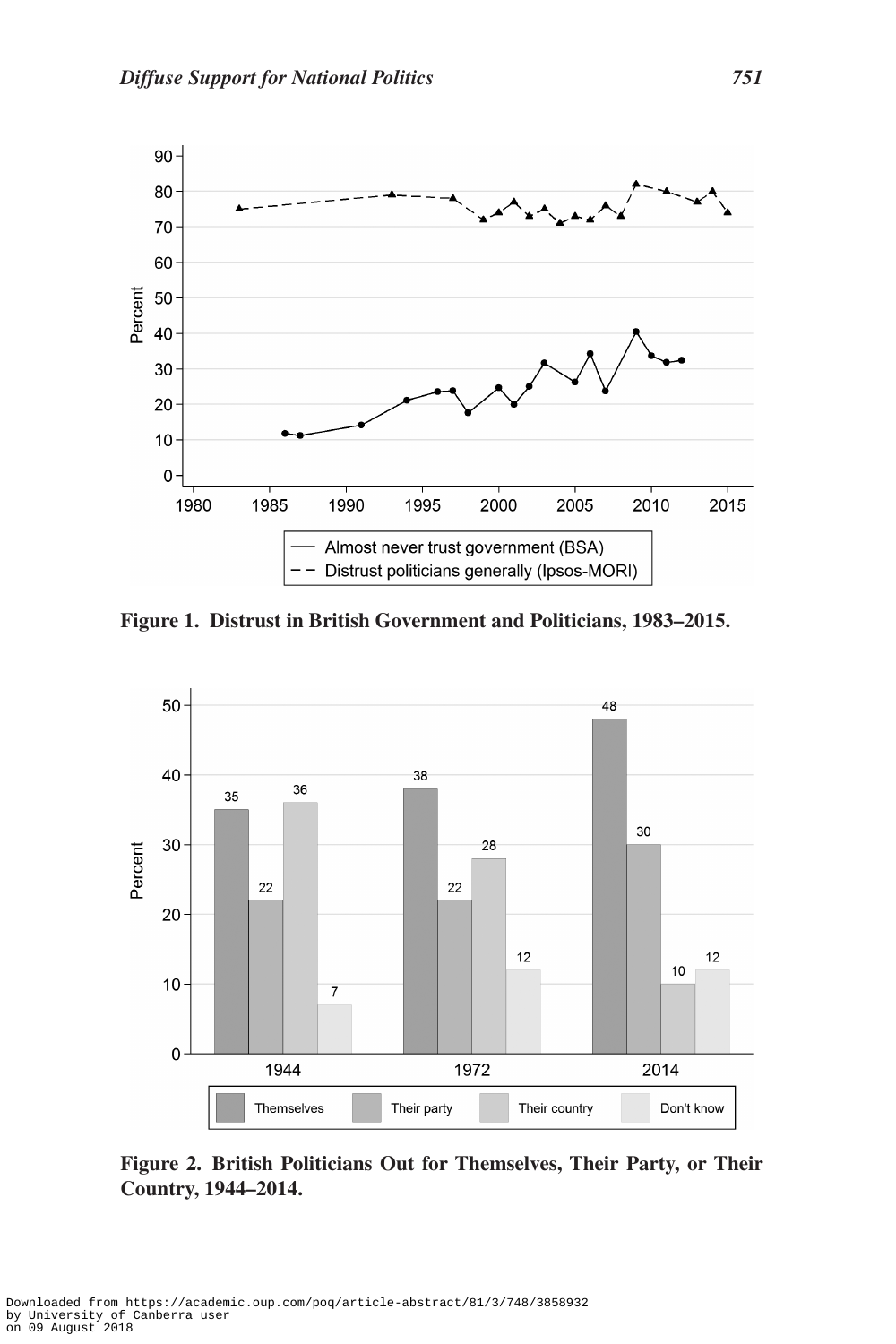38 to 48 percent) and out for their country (slumping from 28 to 10 percent). What this approach cannot do is fill in the missing gaps for the periods where a survey question has not been fielded.

## **Meeting the Challenge: A Longitudinal Measure of Political Discontent**

Notwithstanding discontinuities in available data, every repeated survey measure provides *some* information about long-term trends in political disaffection. Observations at different time points indicate the direction of travel of public opinion on that particular measure for a defined period. Trends across multiple measures may exhibit common variance, which is informative about the prevailing mood of public opinion toward politics, politicians, and the system of government.

Using [Stimson's \(1991\)](#page-10-0) dyad-ratios algorithm, we construct an index of political discontent based on 37 survey questions, asked 295 times over the period between 1944 and 2016 (in practice, most are from mid-1960s onward, so estimates are not reliable prior to this). This method has been used previously to generate measures of trust in US government ([Chanley, Rudolph, and](#page-9-5) [Rahn 2000](#page-9-5); [Keele 2007](#page-9-6)). Here, it is used to measure the latent dimension of public expressions of discontent toward politics, politicians, and the political system. Simply, it captures the relative degree to which the public is more or less disaffected with politics. Stimson's method offers a solution to the problem of irregular and infrequent availability of poll data. The principle behind the dyad-ratios algorithm is intuitive; it uses the ratio of aggregate-level survey responses ("marginals") to the same question, at different points in time, to derive information about the relative state of public opinion—telling us whether, on average, public attitudes have become more negative or positive toward politics and politicians (see [Stimson \[1991,](#page-10-0) appendix 1] and [Bartle,](#page-9-7)  [Dellepiane-Avallaneda, and Stimson \[2011\]](#page-9-7) for discussion of the method).<sup>[2](#page-4-0)</sup> This extracts the underlying tendency of all survey items relating to political

<span id="page-4-0"></span>2. Each survey item can be expressed as the ratio of feelings toward politics at two points in time: a "dyad." This ratio provides an estimate of relative political discontent, for a given question, in years *t+i* and *t+j*:

$$
P_{ij} = \frac{X_{t+i}}{X_{t+j}}
$$

This enables recursive estimation of the index of political discontent for each survey item for each time period based on all data available. Because there are multiple estimates of political discontent (i.e., there are multiple survey items) and they are not all equivalent indicators of the latent construct, the dyad-ratios algorithm estimates the squared correlation of each series with the underlying dimension and uses this to weight the series ([Bartle, Dellepiane-Avellaneda, and](#page-9-7) [Stimson 2011,](#page-9-7) p. 269). This correlation is interpretable as a factor loading, and is reported below for selected survey items.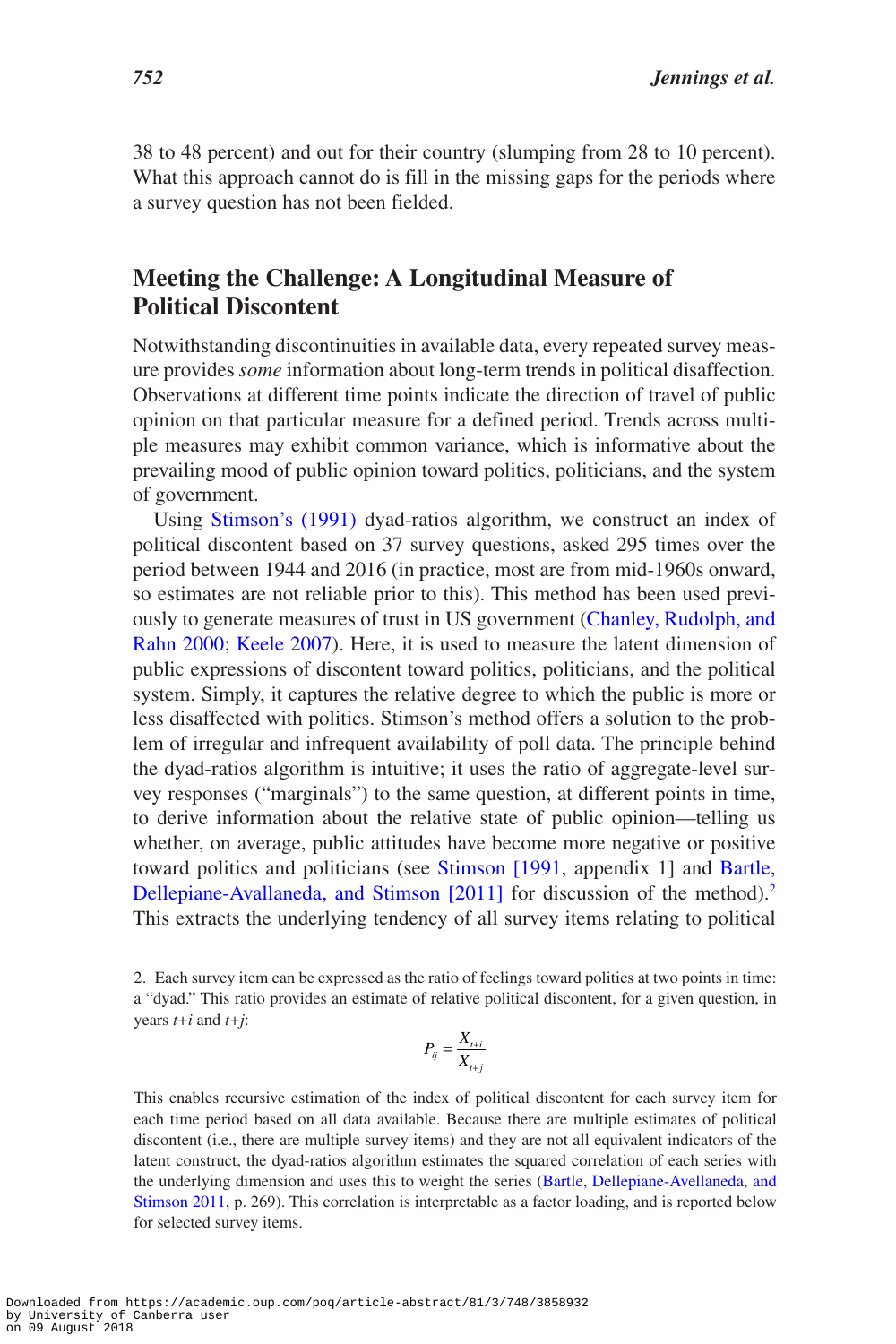distrust, disaffection, alienation, and so on, analogous to a principal components approach. We use data from a range of sources, including the British Social Attitudes survey, the British Election Study, European Social Survey, Eurobarometer, Hansard Society Audit of Political Engagement, and poll data from Gallup, YouGov, and Ipsos MORI.

[Table 1](#page-6-0) reports the factor loading of each survey item and the proportion of variance explained by the underlying factor. This reveals that a substantial proportion of variance loads onto a single underlying dimension, indicating the central tendency in public opinion. This accounts for 50 percent of all variance in survey questions on disaffection with politics.<sup>[3](#page-5-0)</sup> The loading (i.e., correlation with the underlying construct) of a number of survey items is considerable. For instance, the loading of the BSA (no) trust in government series is 0.864, while that for the Ipsos MORI (do not) trust politicians to tell the truth series is somewhat lower, at 0.609, but still substantial. The loading of the Gallup survey question about whether politicians are out for themselves, discussed above, is 0.991. What is striking is that this co-variation of expressions of political disaffection extends across a wide range of measures, some relating to truth-telling, being out of touch with voters, being self-interested or voteseekers, improper use of public office, or lacking in integrity. Most of these load to a greater or lesser degree onto the underlying construct of political discontent. The prevailing sentiment, or "mood" [\(Stimson 1991\)](#page-10-0), in public opinion underlies a range of survey responses. This is consistent with commonality observed in expressions of discontent at the individual level [\(Jennings, Stoker,](#page-9-8) [and Twyman 2016](#page-9-8)).

The resulting measure of public discontent with national politics is plotted by the solid line in [figure 3.](#page-8-0) This reveals a steady rise in discontentment from 1966 to 2016.<sup>[4](#page-5-1)</sup> Combined with the previous evidence on trends and dyadic analysis, we have strong evidence for a sustained growth in discontent with politics over more than half a century. [Figure 3](#page-8-0) also shows a striking contrast between the slow and steady rise of discontent (that represents a loss of diffuse support) with dissatisfaction with particular governments (specific support). The dashed line in [figure 3](#page-8-0) plots the annual average of survey measures of government dissatisfaction, from long-running Gallup and Ipsos MORI series (Gallup ceased political polling in Britain in  $2001$ ).<sup>5</sup> While there is a good

<span id="page-5-1"></span>4. The line of best fit for a linear regression of our measure of political discontent as a function of time indicates that it has been growing at a rate of 0.2 points per year over this fifty-year period.

<span id="page-5-2"></span>5. The Gallup version of the question asked, "Do you approve or disapprove of the Government's record to date?" while the Ipsos MORI question is worded, "Are you satisfied or dissatisfied with the way … the Government is running the country?" The correlation of these series for the overlapping period is equal to  $0.98$  ( $p = 0.000$ ).

<span id="page-5-0"></span><sup>3.</sup> Sensitivity analysis, dropping one survey item at a time from the measure, indicates that it is highly robust to the available data (i.e. the average correlation with the measure is 0.99 and the proportion of variance explained ranges from 48 to 54 percent). Estimation of the underlying factor is not contingent on inclusion or exclusion of particular data series.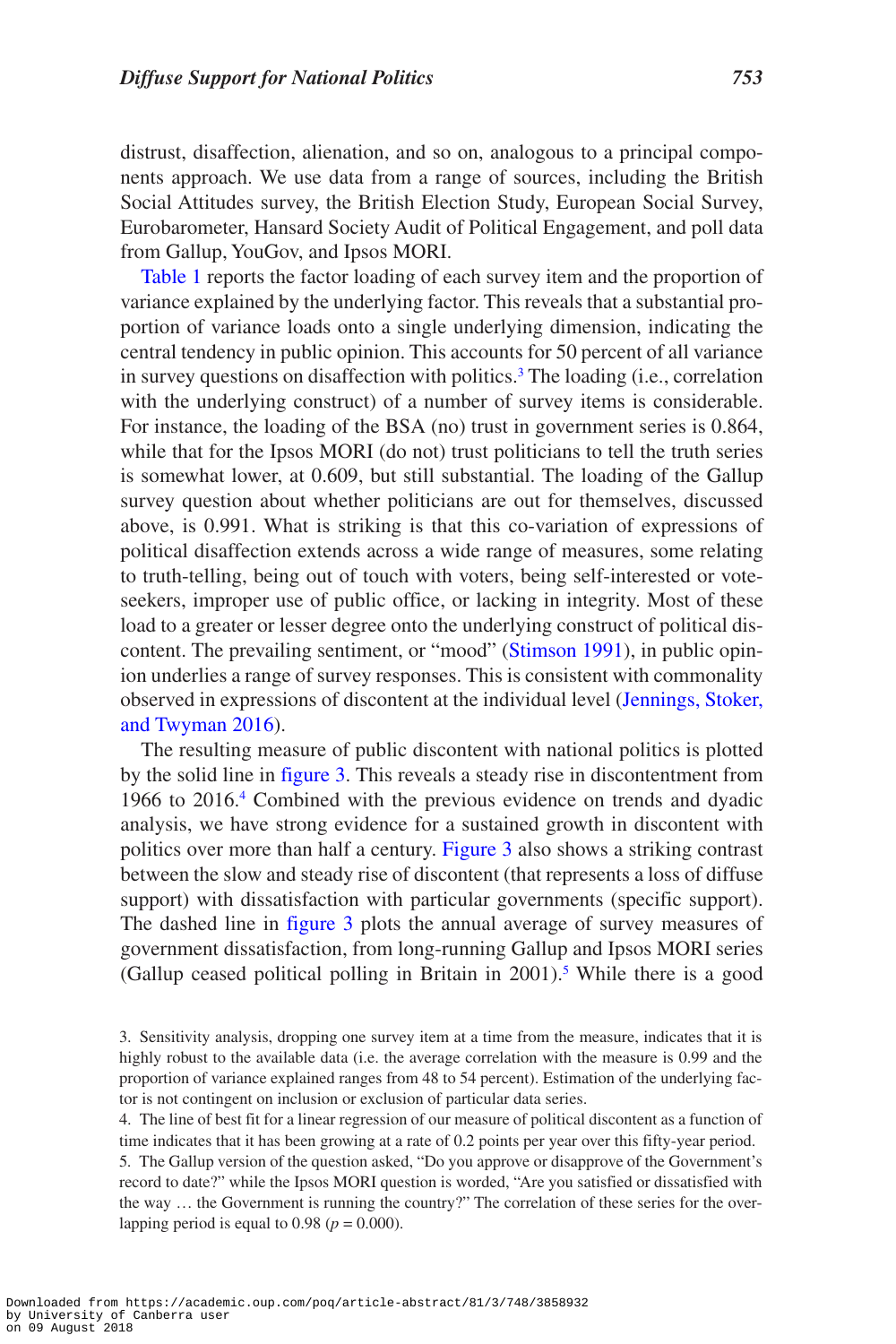|                                                                                                        |                 |       |      | Political discontent |           |
|--------------------------------------------------------------------------------------------------------|-----------------|-------|------|----------------------|-----------|
|                                                                                                        |                 |       |      | Factor               | Standard  |
| Survey item (source)                                                                                   | $\geq$          | Start | End  | loading              | deviation |
| Do not trust British governments to place needs of the nation above interests of their own party (BSA) | $\overline{20}$ | 1986  | 2013 | 0.864                | 7.981     |
| Tend not to trust parliament (Eurobarometer)                                                           |                 | 1999  | 2015 | 0.935                | 7.114     |
| Tent not to trust national government (Eurobarometer)                                                  | $\leq$          | 1999  | 2015 | 0.858                | 7.005     |
| Do not trust politicians to tell the truth (Ipsos MORI)                                                |                 | 1983  | 2015 | 0.609                | 3.112     |
| System of governing Britain could be improved (Ipsos MORI, BES, Hansard Society)                       |                 | 1973  | 2015 | 0.571                | 7.636     |
| Parties are only interested in people's votes, not their opinions (BSA)                                |                 | 1986  | 2011 | 0.652                | 3.775     |
| Do not trust government ministers to tell the truth (Ipsos MORI)                                       |                 | 1983  | 2015 | 0.364                | 3.465     |
| Low rating of standards of conduct of public office                                                    |                 |       |      |                      |           |
| holders (Committee for Standards in Public Life)                                                       |                 | 2004  | 2014 | 0.914                | 8.770     |
| Those we elect as MPs lose touch with people pretty quickly (BSA)                                      |                 | 1986  | 2011 | 0.341                | 2.245     |
| Most MPs make a lot of money by using public office improperly (Gallup, YouGov, Ipsos MORI)            |                 | 1985  | 2009 | 0.913                | 8.114     |
| Do not trust politicians of any party to tell the truth in a tight corner (BSA)                        |                 | 1994  | 2013 | 0.302                | 1.535     |
| It doesn't really matter which party is in power (BSA)                                                 |                 | 2001  | 2011 | 0.621                | 3.016     |
| Dissatisfied with way parliament works (Hansard Society)                                               |                 | 2003  | 2015 | 0.665                | 1.886     |
| People like me have no say in what the government does (BES)                                           |                 | 1987  | 2001 | 0.990                | 5.054     |
| Most MPs will tell lies if they feel the truth will hurt them politically (Gallup, YouGov)             |                 | 1985  | 2004 | 0.957                | 3.832     |
| MPs use power for personal gain (Ipsos MORI)                                                           |                 | 2004  | 2013 | 0.948                | 9.618     |
| Do not trust MPs to tell the truth (Ipsos MORI)                                                        |                 | 2004  | 2013 | 0.776                | 5.853     |
| Dissatisfied with way MPs are doing job (Hansard Society)                                              |                 | 2003  | 2015 | 0.610                | 3.098     |

<span id="page-6-0"></span>Table 1. Survey Items and the Measure of Political Discontent **Table 1. Survey Items and the Measure of Political Discontent** Continued *Continued*

 $1.432$ 5.121

2.431

2014

2009 2013

 $\circ$ 

Disagree that most MPs have a high personal moral code (Gallup, YouGov, Ipsos MORI)

British politicians out merely for themselves (Gallup, YouGov)

Do not trust parliament (European Social Survey)

MPs put own interests first (Ipsos MORI)

Dissatisfied with way MPs are doing job (Hansard Society)

Distrust in MPs in general (BES)

*754 Jennings et al.*

3.120 5.558

2016

2014

2014

1944 2002 1985 1994

 $n w w R 4$ 

0.610 0.999 0.991 0.409 0.715 0.420

2015

Dissatisfied with way MPs are doing job (Hansard Society) 5 2003 2015 0.610 3.098 Distrust in MPs in general (BES)  $3 \times 120$  3  $2014 \times 120$  3.120 British politicians out merely for themselves (Gallup, YouGov) 3 1944 2014 2014 2014 5.558 Do not trust parliament (European Social Survey) 7 2002 2014 0.431 Disagree that most MPs have a high personal moral code (Gallup, YouGov, Ipsos MORI) 4 1985 2009 0.715 11.432 MPs put own interests first (Ipsos MORI) 6  $121$  6  $121$  6  $121$  6  $121$  6  $121$  6  $121$  5.121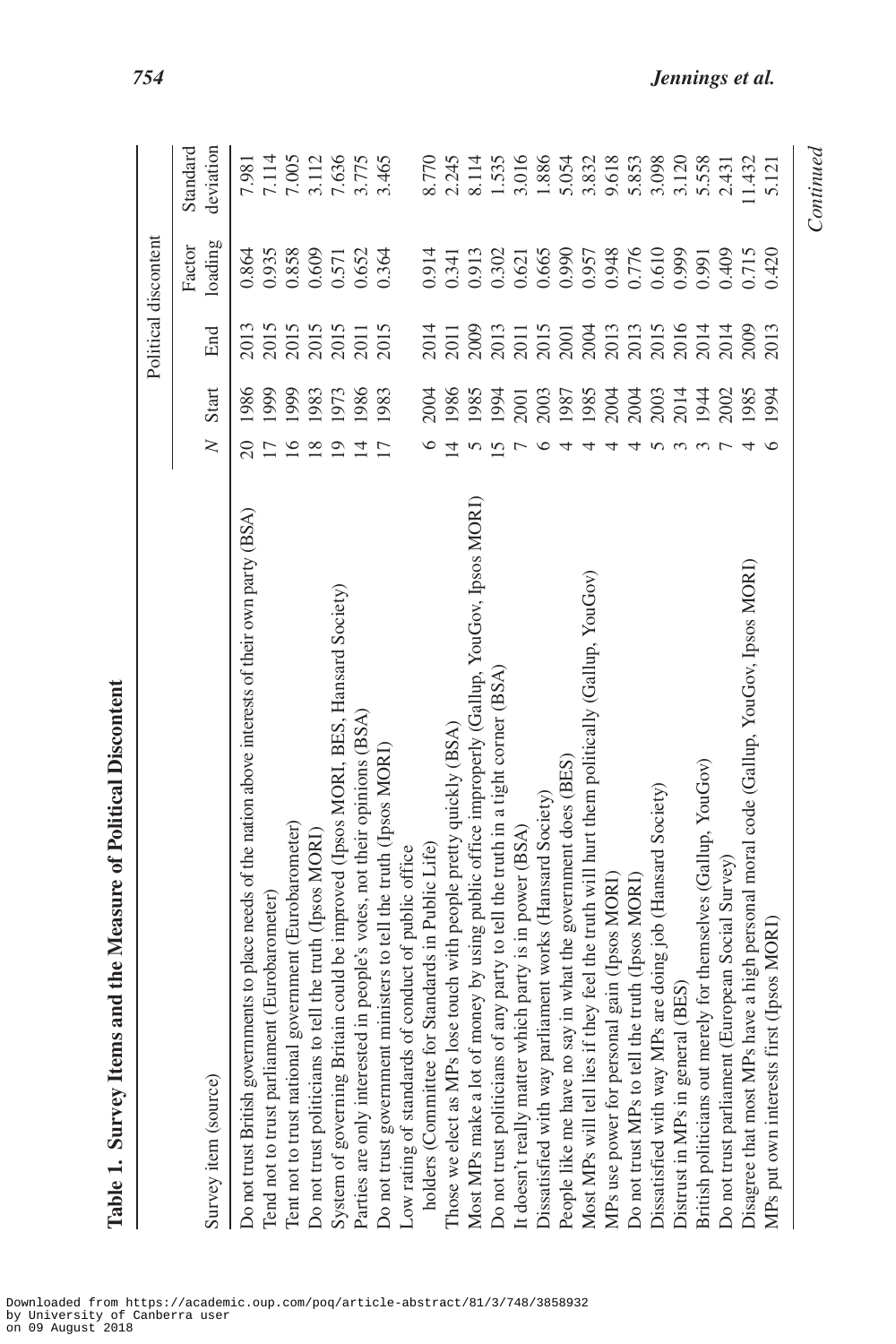|                                                                                                                                                                                                                                         |        |                      |      | Political discontent |                       |
|-----------------------------------------------------------------------------------------------------------------------------------------------------------------------------------------------------------------------------------------|--------|----------------------|------|----------------------|-----------------------|
| Survey item (source)                                                                                                                                                                                                                    | $\geq$ | Start                | End  | loading<br>Factor    | deviation<br>Standard |
| People like me do not have enough say in way government runs the country (Gallup)                                                                                                                                                       |        | 1968                 | 1973 | 1.000                | 1.500                 |
| Do not trust government to tell the truth (Ipsos MORI)                                                                                                                                                                                  |        | 2007                 | 2008 | 1.000                | 1.994                 |
| Do not trust government to act in best interests of country (Ipsos MORI)                                                                                                                                                                |        | 2007                 | 2008 | 000                  | 2.500                 |
| special interests (Gallup)<br>MPs care more about                                                                                                                                                                                       |        | 1985                 | 1994 | 000                  | 5.000                 |
| Doesn't really matter which party is in power (BES)                                                                                                                                                                                     |        | 2015                 | 2016 | 1.000                | 5.119                 |
| Do not trust government to put needs of nation above party interests (BES)                                                                                                                                                              |        | 1987                 | 1997 | 1.000                | 1.700                 |
| Do not trust parliament (BES)                                                                                                                                                                                                           |        | 2005                 | 2010 | 1.000                | 5.500                 |
| Most politicians are in politics only for what they can get out of it personally (BSA)                                                                                                                                                  |        |                      |      | $1.000\,$            | 2.500                 |
| Politicians only care about people with money (BES)                                                                                                                                                                                     |        | 2004<br>2014<br>2005 | 2014 | 0.604                | 1.033                 |
| No trust in British politicians (BES)                                                                                                                                                                                                   |        |                      | 2015 | 0.601                | 6.532                 |
| politicians (European Social Survey)<br>Do not trust national                                                                                                                                                                           |        | 2002                 | 2014 | 0.098                | 2.344                 |
| P to tell truth<br>Do not trust local MI                                                                                                                                                                                                |        | 2004                 | 2013 | $-0.461$             | 4.023                 |
| Bribes and abuse of power for personal gain are widespread among politicians (Eurobarometer)                                                                                                                                            |        | <b>2009</b>          | 2011 | $-1.000$             | 1.670                 |
| Most of the time cannot trust people in government to do what is right (BSA)                                                                                                                                                            |        | 2004                 | 2014 | $-0.836$             | 0.713                 |
| First dimension                                                                                                                                                                                                                         |        |                      |      |                      |                       |
| Proportion of variance explained                                                                                                                                                                                                        |        |                      |      | 50.4                 |                       |
| $\sqrt{N}$ of time series                                                                                                                                                                                                               |        |                      |      | $\mathfrak{Z}$       |                       |
| N of survey items                                                                                                                                                                                                                       |        |                      |      | 295                  |                       |
| item is coded as the percentage of respondents giving a negative response about politics, politicians, or the political system (i.e., ordinal<br>a dichotomous measure of disaffection)<br>NOTE.-Each survey<br>measures are recoded as |        |                      |      |                      |                       |

Downloaded from https://academic.oup.com/poq/article-abstract/81/3/748/3858932 by University of Canberra user on 09 August 2018

**Table 1.**

*Continued*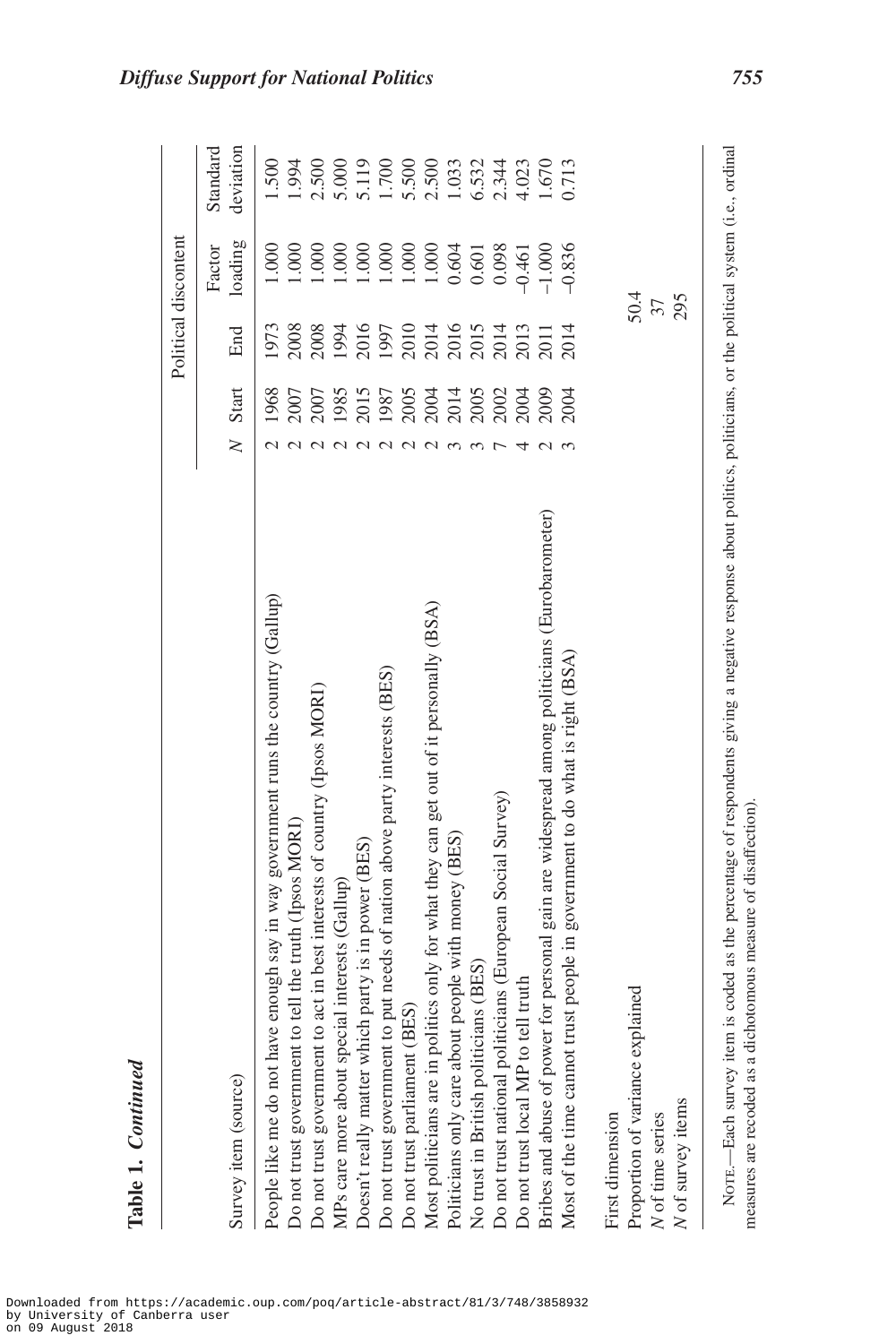

<span id="page-8-0"></span>**Figure 3. Political Discontent and Government Dissatisfaction in Britain, 1966–2015.**

degree of parallelism in rising levels of dissatisfaction, there are important differences. When it comes to specific support, the trends are more volatile, responding to events and replacement of incumbents by the electorate. Overall, there is still a movement toward a loss of specific support to match the loss of diffuse support. What is driving these changes is a larger question beyond the scope of this research note (see [Jennings, Stoker, and Twyman \[2016\]](#page-9-8) and [Stoker \[2017\]](#page-10-6) for some analysis). But it is interesting to note that while polarization has been linked to rising political distrust in the United States (e.g., [Nye, Zelikow, and King 1997;](#page-10-1) [Hetherington and Rudolph 2015](#page-9-1)), if anything the relationship is in the other direction for Britain—where the parties have depolarized since the 1980s.<sup>6</sup>

### **Conclusions**

Our analysis resolves the question of whether political discontent has increased over time, in the case of Britain. Extensive survey evidence between 1944 and the present has been drawn upon to assess *relative* changes in attitudes about

<span id="page-8-1"></span><sup>6.</sup> The correlation between political discontent and elite polarization (as measured by policy distance between party platforms) is not statistically significant for the twelve election years between 1966 and 2015 (*r* = –0.247, *p* = 0.438).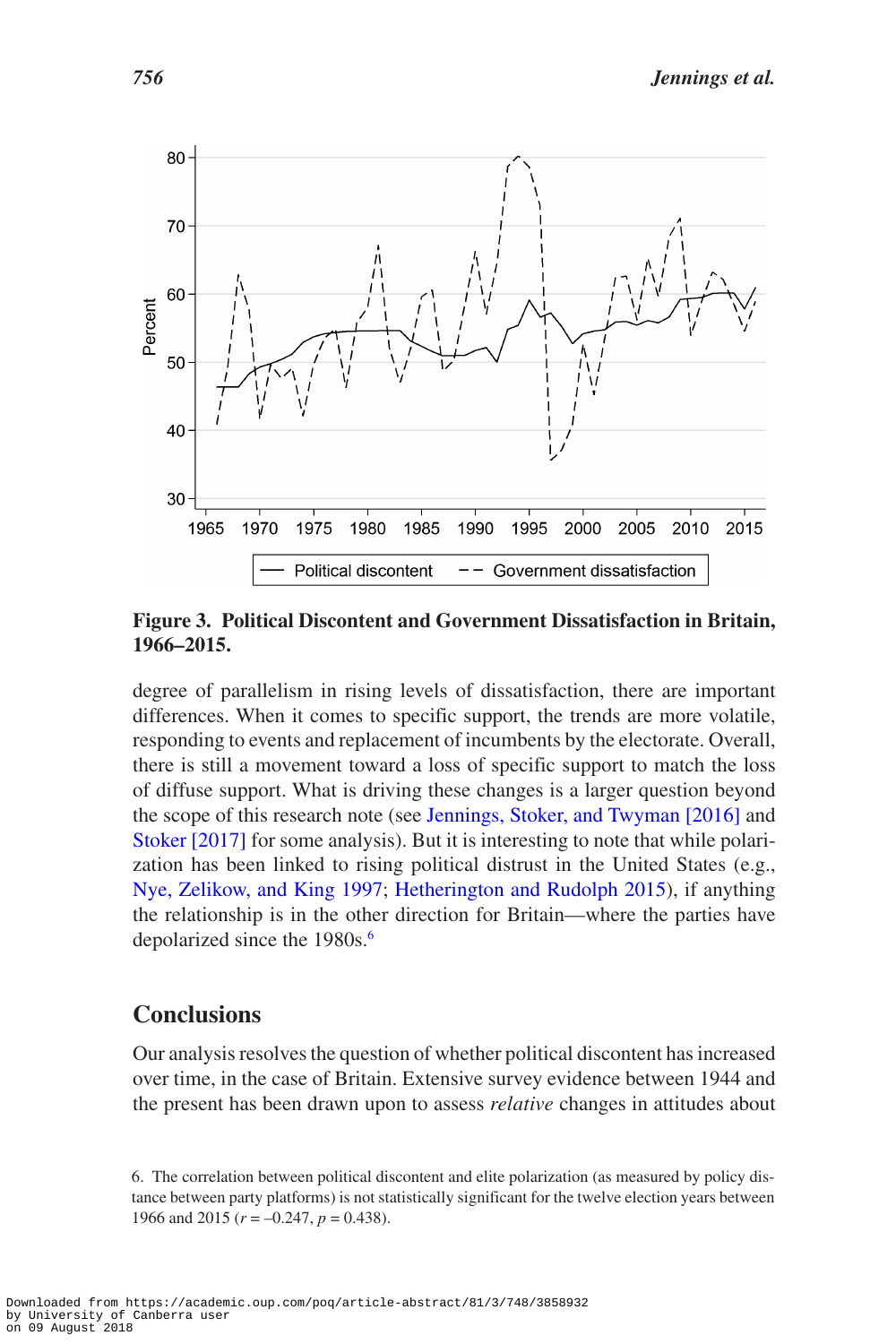politics, measured at two or more points in time. Specifically, evidence from time-series trends and contemporary replication of historic survey questions has been inspected and the dyad-ratios algorithm used to construct a longitudinal measure of political discontent that captures the underlying dimension of popular expressions of disaffection with politics. Together, these findings support the claim of rising discontentment among citizens, and of the withdrawal of diffuse support. We can be clear that there was no golden age of democracy, as a degree of public skepticism about the political system appears to have been present throughout. We are also able to come down against the "trendless fluctuation" thesis (see [Norris \[2011\]](#page-10-5)) for Britain, at least if the full postwar period is considered.

Our analysis provides researchers in other countries with some possible clues about how debates over the long-term trajectory of anti-politics might be resolved in the face of data scarcity and limited time frames of analysis. Establishing the temporal scope of anti-politics is also a prerequisite for explaining it ([Nye, Zelikow, and King 1997](#page-10-1)). We offer a step forward. Given evidence of long-term decline in diffuse support, explanations that reflect long-term trends in politics, society, and media appear to fit best. Taking the long view thus offers a promising way of understanding the populist challenge that is facing many contemporary democracies.

### **Supplementary Data**

Supplementary data are freely available at *Public Opinion Quarterly* online. Data and supporting materials necessary to reproduce the empirical results are available at http://dx.doi.org/10.7910/DVN/Q3OM0J.

#### **References**

- <span id="page-9-7"></span>Bartle, John, Sebastian Dellepiane-Avellaneda, and James A. Stimson. 2011. "The Moving Centre: Preferences for Government Activity in Britain, 1950–2005." *British Journal of Political Science* 41:259–85.
- <span id="page-9-5"></span>Chanley, Virginia A., Thomas J. Rudolph, and Wendy M. Rahn. 2000. "The Origins and Consequences of Public Trust in Government: A Time Series Analysis." *Public Opinion Quarterly* 64:239–56.

<span id="page-9-3"></span>Easton, David. 1965. *A Systems Analysis of Political Life*. New York: Wiley.

<span id="page-9-4"></span>Hay, Colin. 2007. *Why We Hate Politics*. Cambridge: Polity Press.

- <span id="page-9-0"></span>Hetherington, Marc. 2006. *Why Trust Matters: Declining Political Trust and the Demise of American Liberalism*. Princeton, NJ: Princeton University Press.
- <span id="page-9-1"></span>Hetherington, Marc, and Thomas Rudolph. 2015. *Why Washington Won't Work: Polarization, Political Trust, and the Governing Crisis.* Chicago: University of Chicago Press.
- <span id="page-9-8"></span>Jennings, Will, Gerry Stoker, and Joe Twyman. 2016. "The Dimensions and Impact of Political Discontent in Britain." *Parliamentary Affairs* 69:876–900.
- <span id="page-9-6"></span>Keele, Luke. 2007. "Social Capital and the Dynamics of Trust in Government." *American Journal of Political Science* 51:241–54.
- <span id="page-9-2"></span>Merkel, Wolfgang. 2014. "Is There a Crisis of Democracy?" *Democratic Theory* 1:11–25.